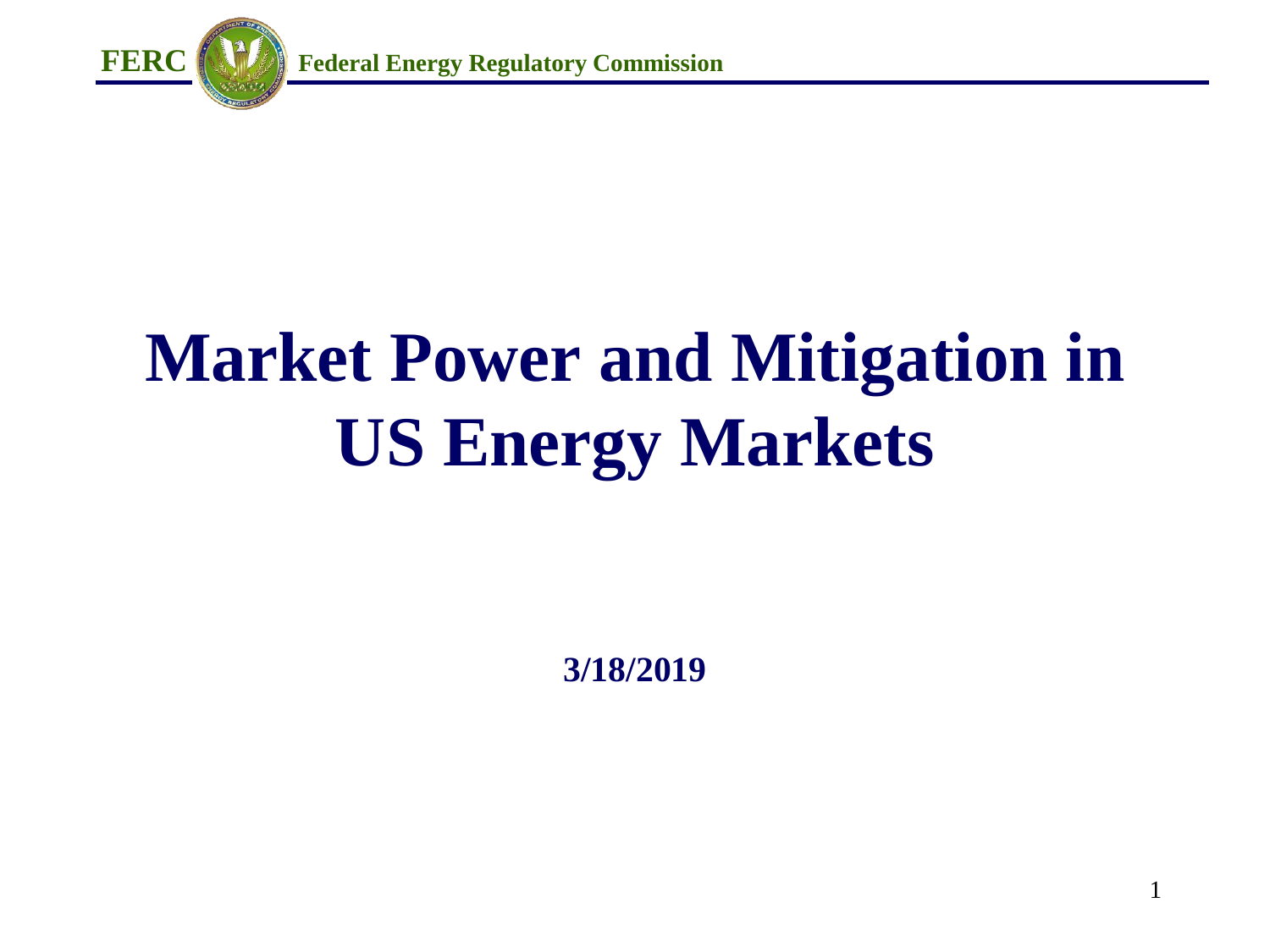

## **Market Power Mitigation in Electric Markets**

- In traditional electric markets:
	- FPA Section 203 merger analysis
	- FPA Section 205 Market-Based Rate analysis
	- *Ex Post* review by the Office of Enforcement
- In deregulated ISO/RTO electric markets:
	- The above, plus market mitigation conducted by Independent Market Monitors (IMM)
- These analyses were created before the development of capacity and ancillary services markets in ISO/RTO markets, which are solely screened by market mitigation.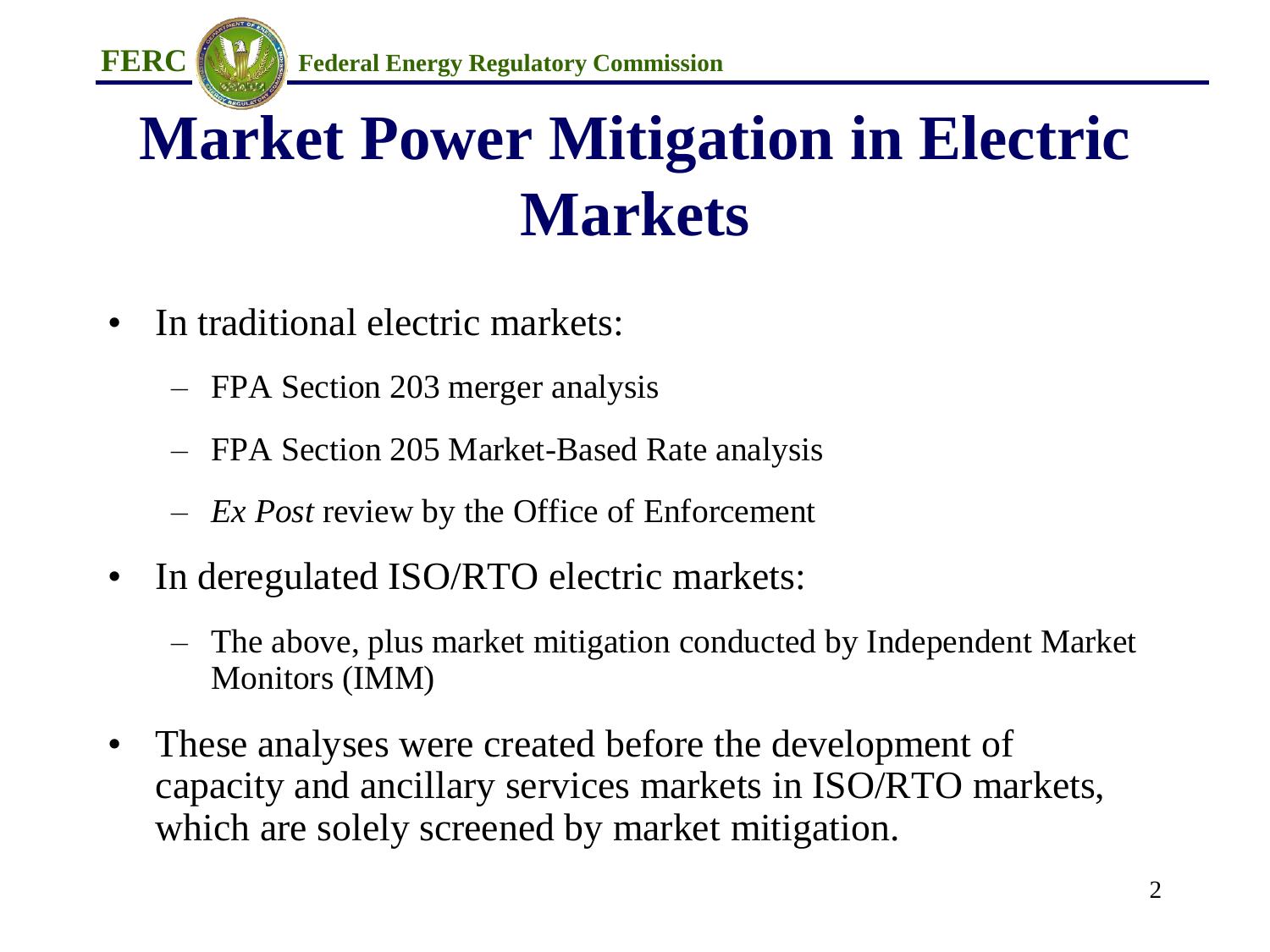

#### **Electric Market-Based Rates**

- Under FPA Section 205, FERC is required to ensure that rates charged by public utilities for wholesale power are just, reasonable, and not unduly discriminatory or preferential.
	- FERC has broad rate-making authority; thus, no single rate-making approach is required.
- A seller must demonstrate to FERC that it lacks the ability to exert horizontal (i.e., generation) and vertical (i.e., transmission and other inputs to electric power production) market power.
- FERC uses the general antitrust techniques of defining the relevant geographic and product markets to examine a seller's posture relative to other sellers.
	- FERC analyzes a seller's potential to exert market power rather than a seller's cost of service to ensure that rates charged are just and reasonable.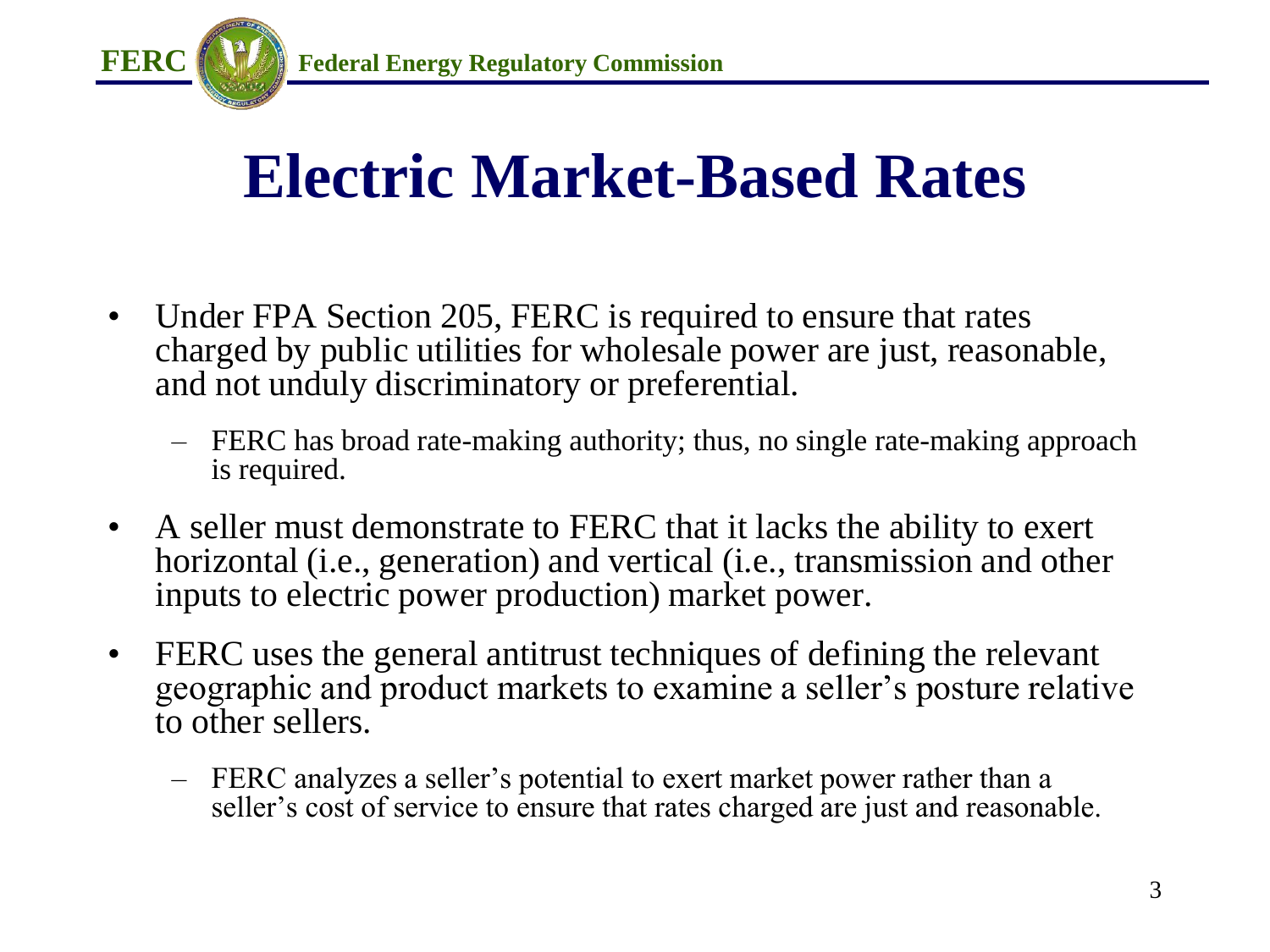

#### **Electric Market-Based Rates**

- If a seller demonstrates that it lacks the ability to exert horizontal and vertical market power, FERC grants the seller authorization to sell electric energy, capacity, and ancillary services at market-based rates.
- If a seller cannot make this demonstration, there is a rebuttable presumption the seller has market power.
	- FERC may initiate an investigation pursuant to FPA Section 206 setting rates subject to refund;
	- The seller may present evidence to disprove the presumption that it has market power; or
	- The seller may propose mitigation to eliminate market power concerns.
- In an RTO/ISO market, a seller may rely upon FERC-approved market monitoring and mitigation to allow for continued marketbased rate authorization.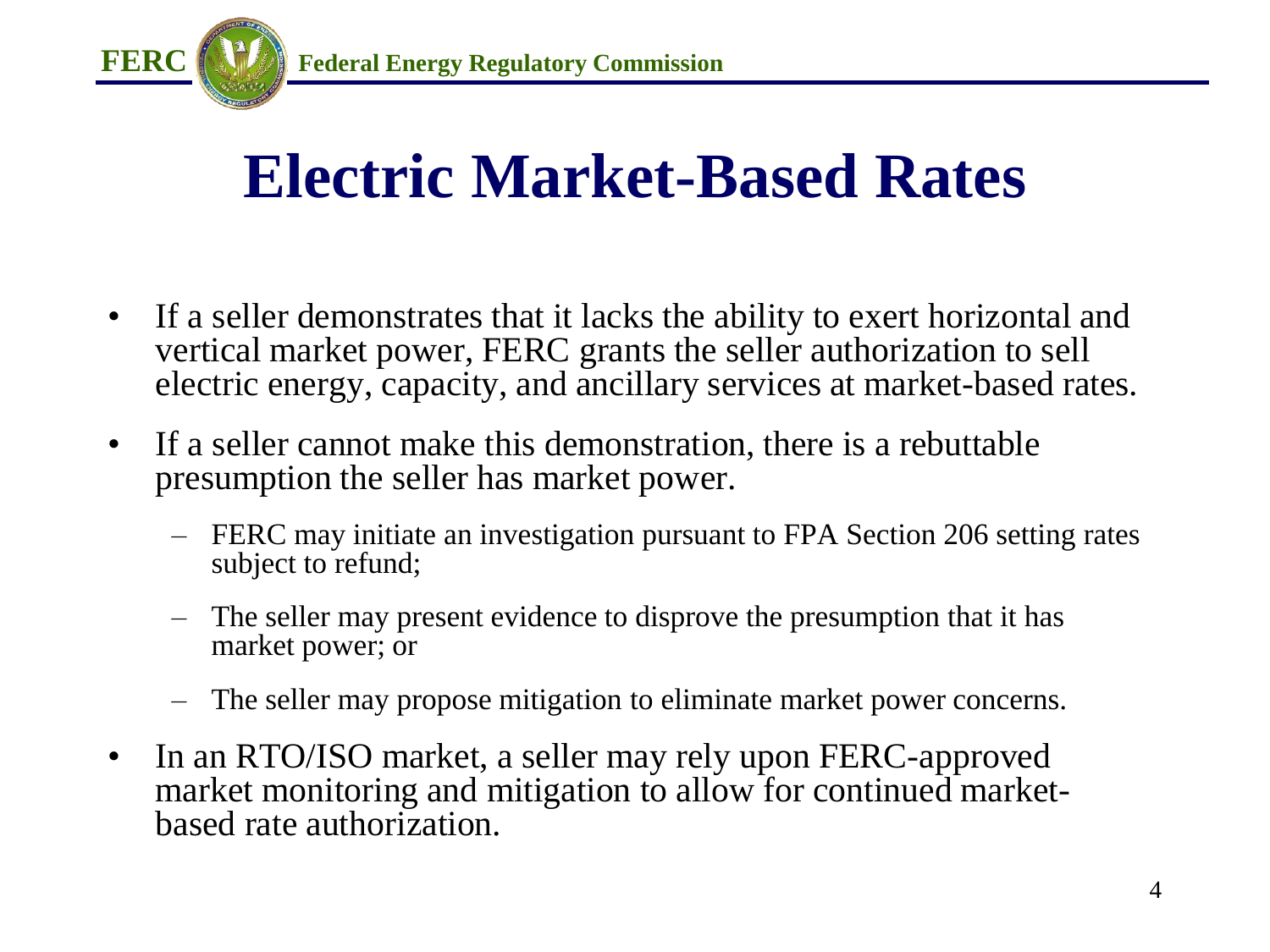

## **Mitigation in Organized Electricity Markets**

- Market monitors screen for market power on regular intervals (e.g. every hour or five minutes).
- If market power is identified, the unit is mitigated to its reference level (i.e. its cost of producing electricity).
- Then the market model is re-run and the new results form the energy price.

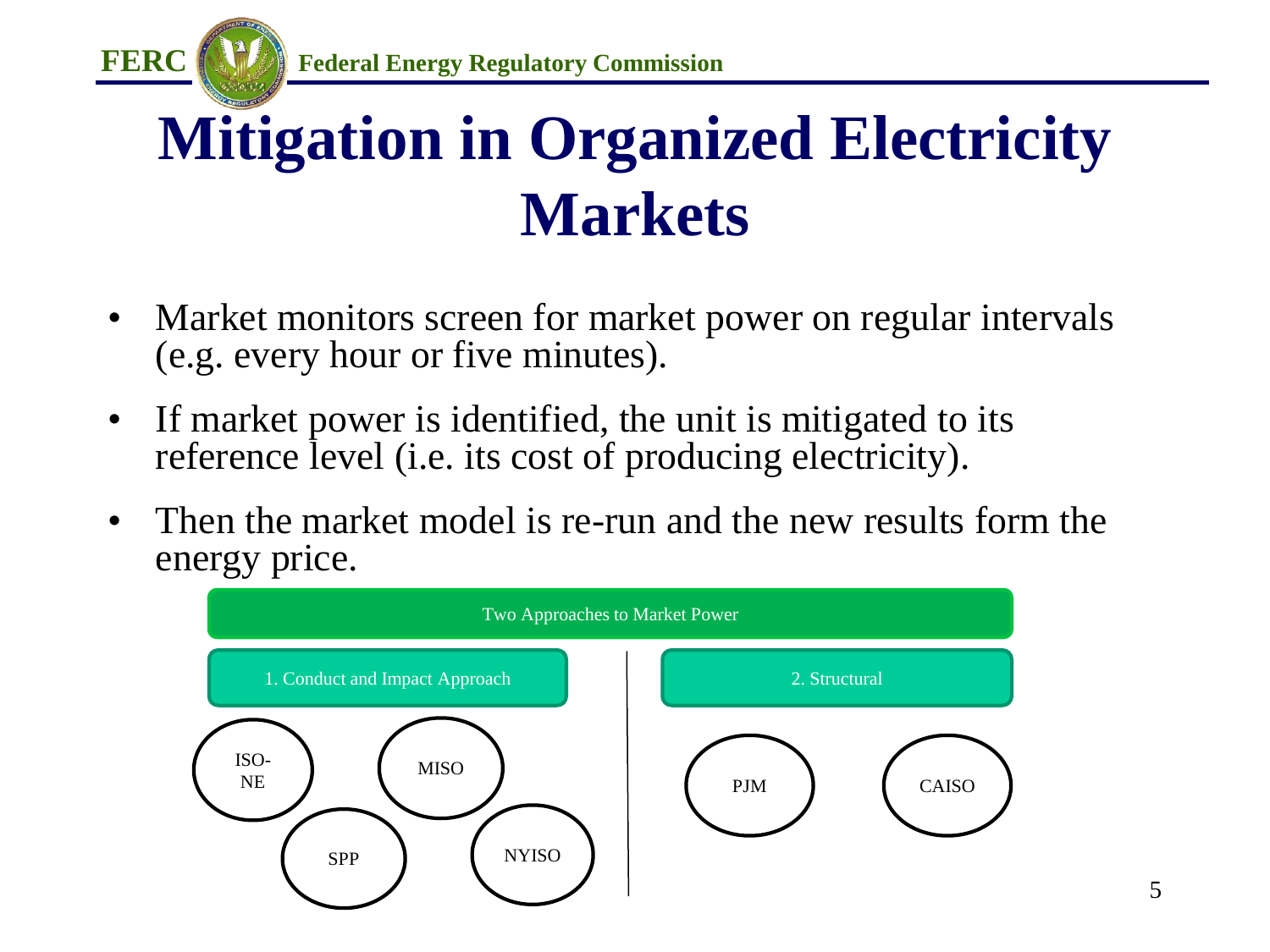

#### **Market Power Identification**

• **How is an exercise of market power identified and mitigated?**

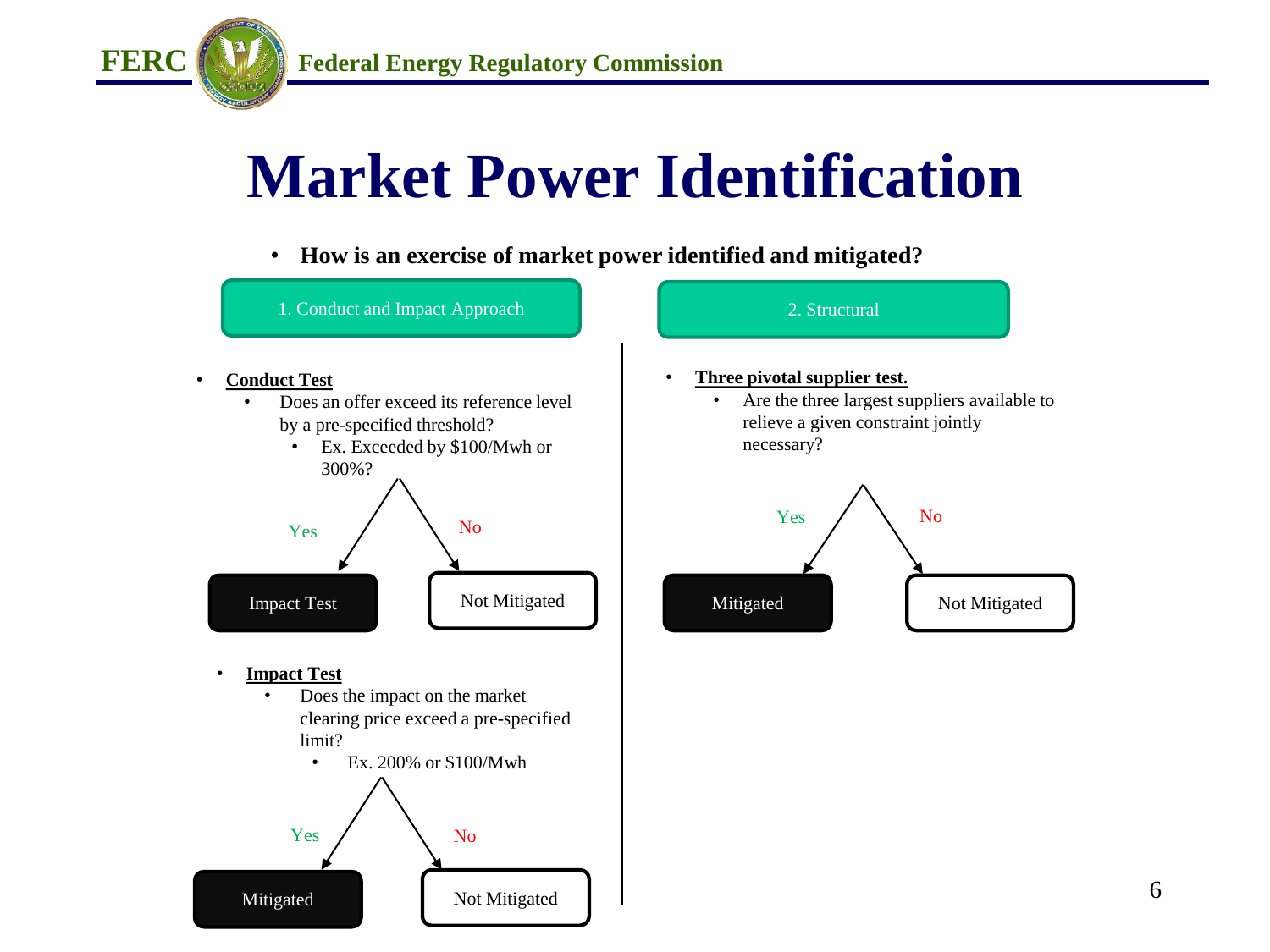

## **Market Power Mitigation in Capacity Markets**

- Centralized capacity markets exist in PJM, ISO-NE, NYISO and MISO. The IMM conducts mitigation for those markets.
- All of these use a generalized "offer cap" to represent the cost of a competitive offer in the capacity auction.
- These offer caps are not tied to the cost of the specific unit being mitigated, but are instead based on marketwide or technology-specific assumptions.
- These offer caps must be approved by the Commission.
- Units that wish to offer higher than this level must submit their costs to the IMM for review and approval.